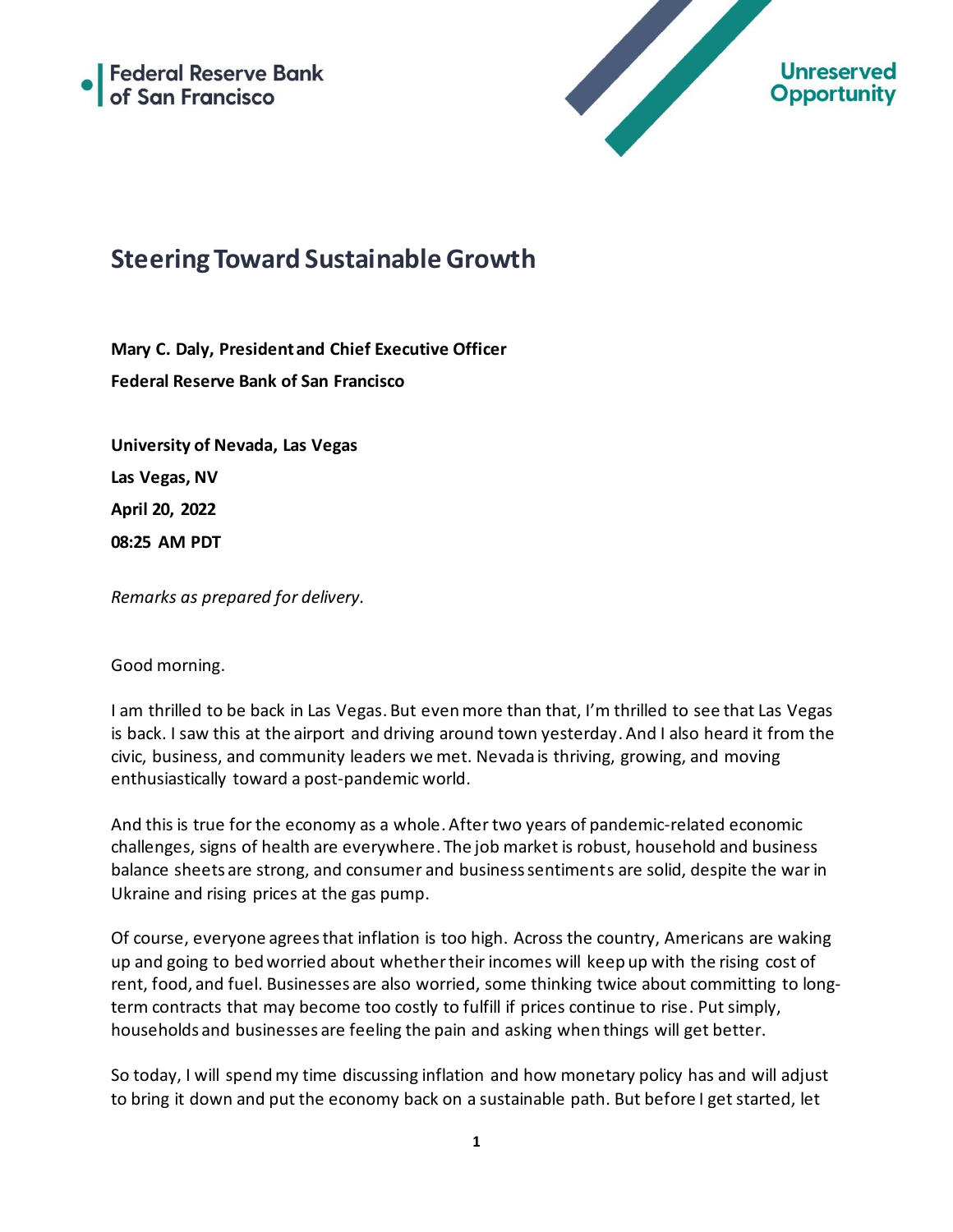

me remind you that the views I will share today are my own and do not necessarily reflect those of anyone else within the Federal Reserve System.

#### **Focusing on Inflation**

As many of you know, the Federal Reserve has two Congressionally mandated goals: full employment and price stability. Although there is no fixed number for full employment, we define it as a broad and inclusive goal that considers all those who want to work.<sup>1</sup> Right now, by almost any measure, this goal has been achieved. Anyone who wants to a job has not just one but many opportunities to choose from, and workers of all types are benefiting, including those often left behind in expansions.<sup>2</sup>

In contrast, we are far away from our price stability goal. The Federal Open Market Committee (FOMC) defines price stability as average inflation of 2 percent. The high readings we have seen over the past year, breaching 8 percent last month, clearly exceed that target.<sup>3</sup> This means policy must adjust. One of our goals is not being met.

The key insight of the dual mandate is that both sides matter. It was critical to assist the economy in recovering the job losses that occurred early in the pandemic, and it is now critical to stem what has been a longer-than-expected run of high inflation.

The question is how to do that smoothly. And to determine that, we have to understand how we got here.

The simple answer is COVID. Lockdowns early in the pandemic, transportation issues, and labor shortages constrained the supply of many goods. And these supply disruptions fell largely outside the scope of policy. After all, policymakers can do little to get more cars to the lot or more appliances into stores.

In contrast, we have a range of tools to help people buy what they need. And these tools were deployed to help households sustain while we fought the pandemic. For those who lost their incomes, fiscal policy provided a lifeline. To bolster growth and employment, monetary policy

 $^1$  In August 2020, the FOMC revised its long-run statement that defines full employment and price stability goals. See Board of Governors (2022).

<sup>&</sup>lt;sup>2</sup> Powell (2022) discusses employment gains across ethnicities as well as the record number of job openings per unemployed persons. Expansions tend to pull down the unemployment rate for all demographic groups. However, this process is faster for groups with higher unemployment rates during recessions; see Aaronson et al. (2019) and Duzhak (2021).

<sup>&</sup>lt;sup>3</sup> The 12-month change in headline consumer price index (CPI) inflation was 8.5 percent and core CPI inflation was 6.5 percent in March.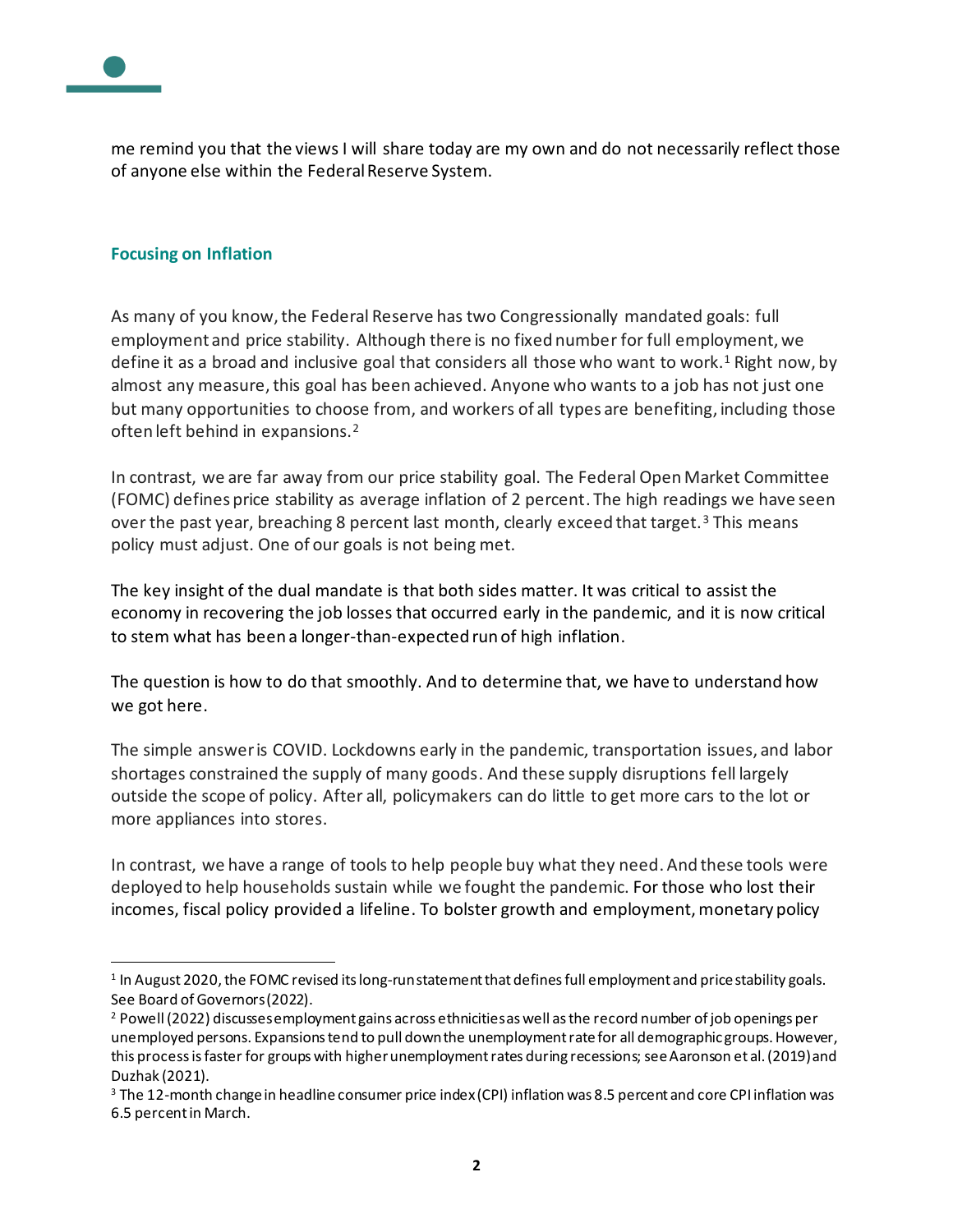

turned accommodative. These measures helped sustain consumer spending and get people through the worst of the crisis.

Unfortunately, as the pandemic persisted, this policy-supported demand collided, again and again, with COVID-disrupted supply. And as we would expect, as demand outstripped supply, inflation rose.<sup>4</sup>

Since high inflation was initially caused by the pandemic and our responses to it, the expectation has been that it will recede as COVID does. The problem is that, while COVID has abated, it has not disappeared. We can more easily do things like go out for dinner, travel, and see a movie. But countries and firms managing new variants and rising caseloads have not been able to return to full production. So, supply chain disruptions have lingered. And the war in Ukraine has further pressured supply, especially for energy, food, and other critical commodities.

All of this has added up to persistently high inflation readings. And that presents a different problem. Long periods of high inflation, even if it is projected to come down, can seep into expectations, leading people to anticipate further price increases. This is especially salient now, with prices for food and gas making headlines. Research tells us that these prices heavily influence consumers' beliefs about future inflation.<sup>5</sup> We already see this in surveys of short-run inflation expectations, which show that consumers and businesses are reacting to high inflation readings.<sup>6</sup>

Fortunately, longer-run expectations have remained steady. Moreover, consumer and business surveys, as well as market-based measures of inflation compensation, foresee an easing of inflation pressures in coming years, moving to levels more consistent with the FOMC's average 2 percent goal. 7

<sup>&</sup>lt;sup>4</sup> As a consequence of more spending being redirected from services towards goods, inflation rates across the se two sectors have diverged. CPI inflation for services hit 5.1 percent in March, while goods CPI inflation is running at 14.2 percent. In February, PCE inflation reached 4.6 percent for services and 9.6 percent for goods.

<sup>5</sup> D'Acunto et al. (2021) show that consumers particularly rely on grocery prices in their consumption bundle. Coibion and Gorodnichenko (2015) link households' inflation expectations to food and gas prices.

 $6$  Armantier et al. (2022) find that short-term inflation expectations have moved up with higher inflation readings. However, they also point out that medium-to longer-term inflation expectations are less responsive now compared with before the pandemic.

 $7$  The breakeven inflation rate, computed as the difference between nominal and real yields, is 4.33 percent annually over the next two years, as of April 13, 2022. Also as of this date, the annual breakeven inflation rate over the five-year period starting five years from now is 2.35 percent. According to the ATSIX data developed in Aruoba (2016), the expected one-year inflation rate nine years out stands at 2.29 percent (updated data available at <https://www.philadelphiafed.org/surveys-and-data/real-time-data-research/atsix>).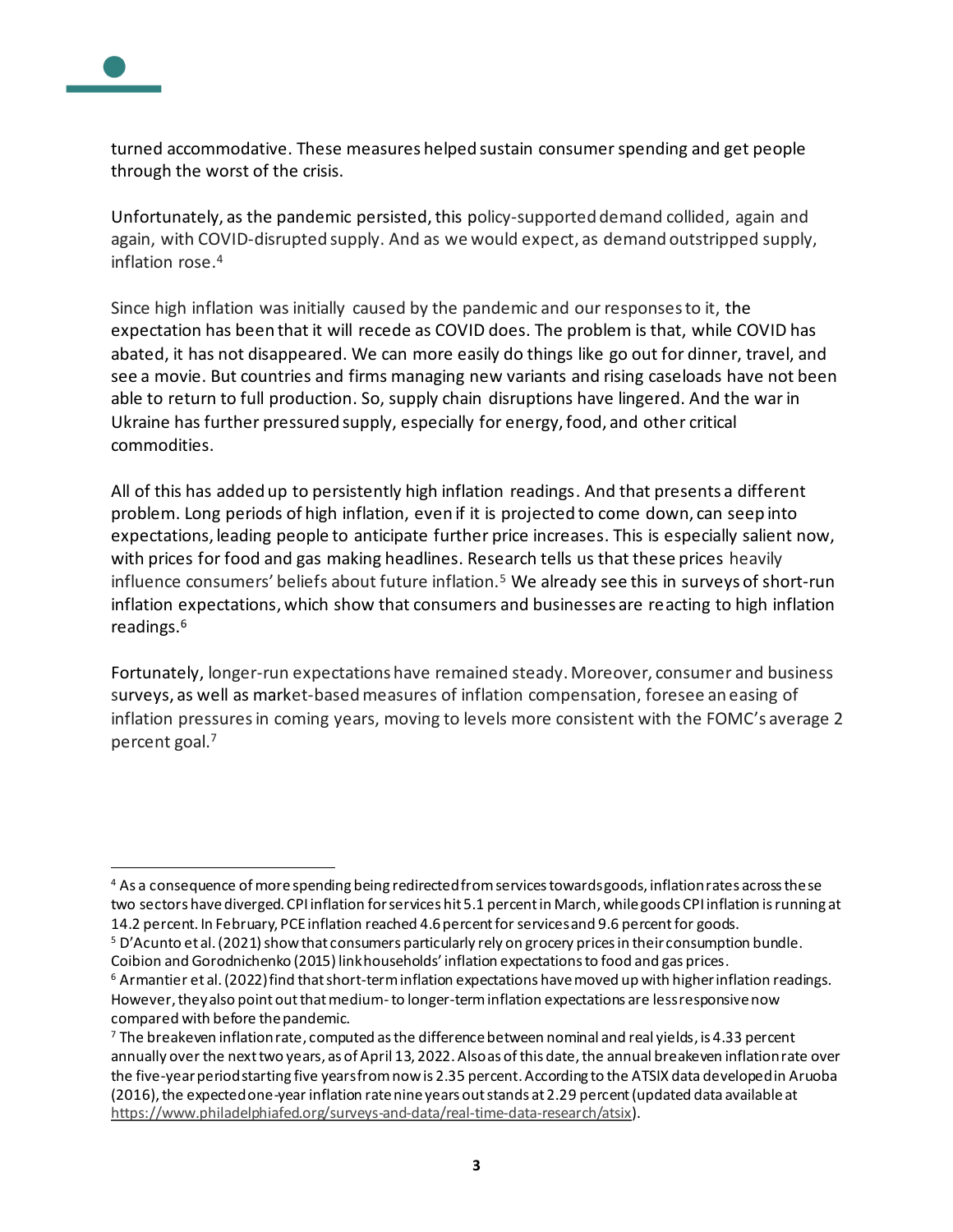

But we can't be complacent. The longer realized inflation remains high, the more risk there is that rising prices will become part of public psychology. <sup>8</sup> And once psychology shifts, it is hard to bring it back.

We learned this lesson the hard way. The last time we experienced this kind of elevated inflation was in the 1970s—some of us remember that time. Americans faced a steady drumbeat of rising prices that lasted for over a decade. By the early 1980s, high inflation had become firmly entrenched in the public's psyche. To get things under control, the Fed had to implement a series of steep interest rate hikes. They worked, but the correction was painful. 9

This is a history no one wants to repeat. And it's why the Fed is taking actions today, far earlier than in the 1970s, to tighten policy, rebalance demand and supply, and ensure that both of our dual mandate goals are achieved.

The obvious next question is, how will we get there?

#### **How We Get There Matters**

The truth is, there is a hard way and an easier way.

To see what I mean, imagine you're in a car. You're driving along the highway and you spot a hazard up ahead. At this point, you know you need to slow down. One way to do it is to slam hard on the brakes. You'll achieve your goal, but you and your passengers will probably suffer in the process. You might jerk forward in your seat or spill coffee on your lap. That's the hard way. The better way is to purposefully and smoothly decelerate. You avoid the danger, and you spare yourself and others the whiplash. Most importantly, you get to continue your trip.

I think we can all agree that this is good driving. But it is also good policymaking. If we slam the brakes on the economy by adjusting rates too quickly or too much, we risk forcing unnecessary adjustments by businesses and households, potentially tipping the economy into recession. If we ease on the brakes by methodically removing accommodation and regularly assessing how much more is needed, we have a good chance of transitioning smoothly and gliding the economy to its long-run sustainable path.

Now some are nervous—or even skeptical—about whether this can be achieved. They fear that monetary policy is behind the curve and only a rapid and aggressive tightening can prevent an

<sup>&</sup>lt;sup>8</sup> Malmendier and Nagel (2016) show that individuals form inflation expectations based on realized inflation during their lifetime.

<sup>&</sup>lt;sup>9</sup> Goodfriend and King (2005) document the depth of the two recessions in the early 1980s that followed interest rate hikes to rein in inflation. For an extensive record of the Volcker disinflation, see Silber (2012).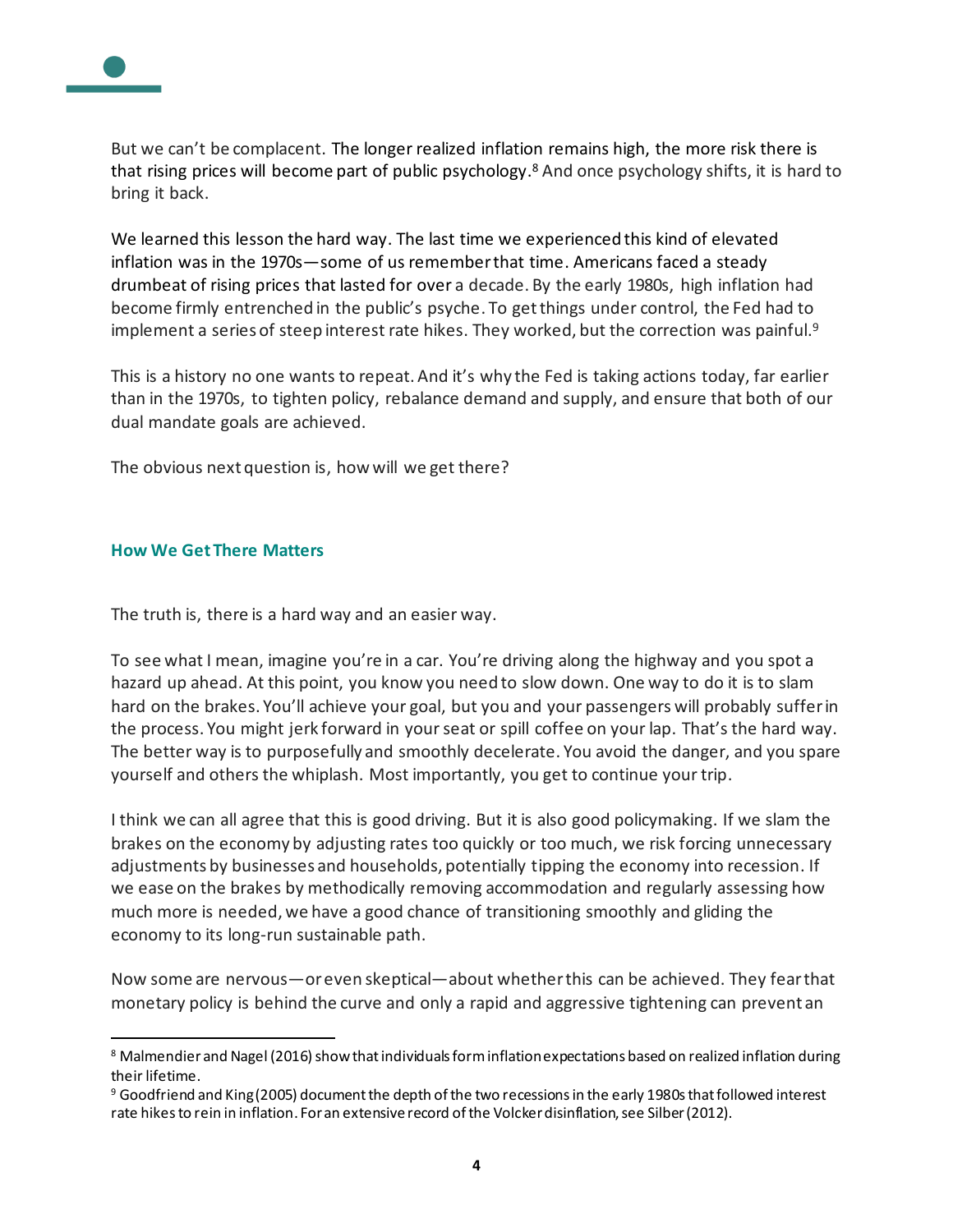

unbridled increase in inflationary pressure. <sup>10</sup> Of course, for those who hold this view, memories of the 1970s inflation and the painful correction it required loom large.

For many reasons, this is not my modal outlook. First, the conditions we face today are very different from the 1970s. For one thing, current high inflation readings have a clear catalyst the pandemic. Moreover, the duration of rising prices has been farshorter—a year, rather than a decade. And in stark contrast to the 1970s, longer-run inflation expectations have remained stable.

Second, the Fed is different than it was in the 1970s. We are far more attuned to the importance of inflation psychology and the transparency it demands. So we regularly share post-FOMC statements, summaries of economic projections, and other forms of forward guidance that tell households, businesses, and market participants what we are thinking and where policy is heading.<sup>11</sup>

These communications provide clarity. But they also affect financial conditions, often long before we adjust rates. You can see this in the recent data. Although the FOMC has only raised the funds rate 25 basis points so far this year, our forward guidance has resulted in higher interest rates for Treasuries across the yield curve. <sup>12</sup> This has in turn moved rates in other financial markets. Mortgage rates, for example, have gone up to their highest levels since the start of the pandemic. This highlights an important point—communication is itself a tool and can tap the brakes on the economy long before actual adjustments to policy occur.

Third, history suggests that smooth, rather than abrupt, transitions are the norm. In fact, a recent study by Princeton professor and former Fed Vice Chair Alan Blinder shows that, out of the last eleven tightening cycles, when the Fed raised interest rates after a period of accommodative policy, seven were followed by a mild recession or none at all—basically a smooth landing.<sup>13</sup>

There are, of course, no guarantees when it comes to a highly uncertain and fast-moving economy. But for now, most economic agents also expect a smooth transition. Financial market data put very little probability on a near-term recession.<sup>14</sup> And consumers continue to see unemployment falling in coming quarters, even as the Fed adjusts rates.<sup>15</sup> My business contacts

<sup>10</sup> See, for example, Summers (2022).

<sup>&</sup>lt;sup>11</sup> For a complete discussion about how the current moment differs from the 1970s, see Daly (2022).

 $12$  Over the past six months, the 1-year Treasury yield moved up about 170 basis points while the 10-year Treasury yield moved up about 125 basis points.

<sup>13</sup> See Blinder (2022).

<sup>&</sup>lt;sup>14</sup> Bauer and Mertens (2018a) document that the slope of the yield curve, which is the difference between longand short-term interest rates, can be used to predict recessions. Bauer and Mertens (2018b) argue that the difference between 10-year and 3-month interest rates performsbest among several alternatives. By this metric, the yield curve is far from an inversion and implied recession probabilities are low.

<sup>&</sup>lt;sup>15</sup> See the preliminary results for the April edition of the Michigan Survey of Consumers, available at https://data.sca.isr.umich.edu/fetchdoc.php?docid=69819.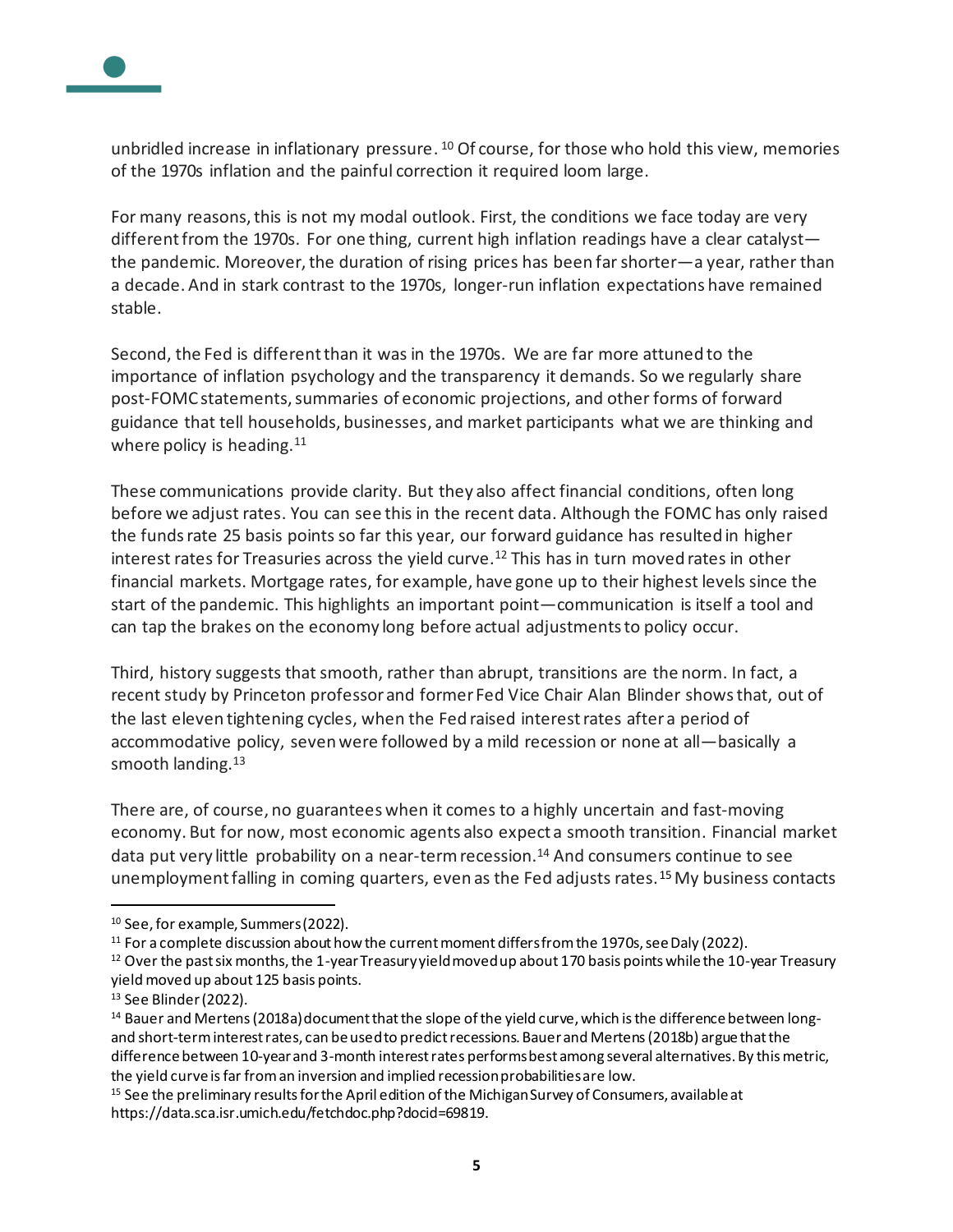

are equally optimistic, preparing to move past the pandemic and take advantage of opportunities for growth and expansion.

This bullishness likely reflects the strong underlying momentum in the U.S. economy, as well as the public's confidence that, even as rates rise and the economy slows, growth and the labor market will remain solid.

But this will take work. And let me turn to that next.

#### **Navigating Policy Out of the Pandemic**

As I have noted, the inflation outlook combined with a strong labor market leave no doubt that further policy tightening is appropriate. The question is, how much and how quickly?

Let's start with how much. The first step is to remove the accommodation that we provided during the pandemic. That means raising the federal funds rate to its neutral level, which most forecasters put at around 2.5 percent in nominal terms. We started that journey in March with a 25-basis-point rate increase, so we still have significant work to do. Moving purposefully to a more neutral stance that does not stimulate the economy is the top priority.

And this is where the question of timing comes in. How quickly should we get there? Accounting for the risks of being too fast or too slow, I see an expeditious march to neutral by the end of the year as a prudent path. We will continue to evaluate the data and the risks, but today I see little indication that the economy needs policy accommodation.

Once accommodation is removed, we need to evaluate the effects—observe how financial conditions adjust, how much inflation recedes, and what more remains to be done to ensure a sustained expansion. This watchful deliberation is always important, but it's critical when the level of uncertainty is high, as it is today.<sup>16</sup>

There is the uncertainty about COVID. While it feels like our recovery from the pandemic is gaining traction here in the United States, China and other global producers are in the midst of another wave of lockdowns to manage outbreaks. This makes it hard to declare victory on the pandemic or to be comfortable about the projected recovery of supply chains.

There is also uncertainty about the impact of the war in Ukraine. So far, the U.S. economy is weathering the disruption to supplies of oil and other commodities, but energy shocks have

 $16$  Leduc and Liu (2016) show that increases in uncertainty decrease demand and lower economic activity. Bok, Mertens, and Williams (2022) show that financial market pricing is consistent with this view when the lower bound on interest rates is a salient concern.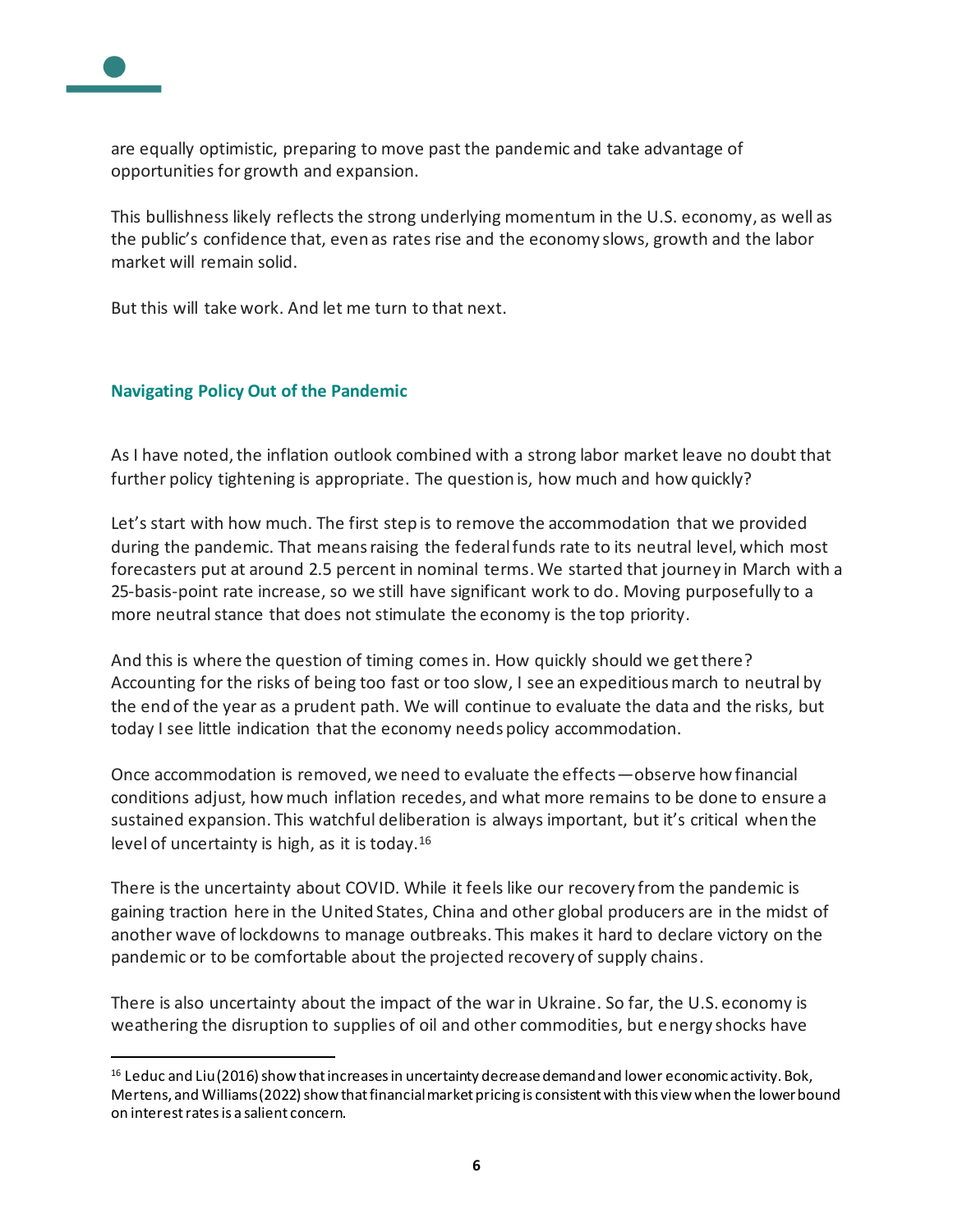

historically led to periods of economic contraction, domestically and globally. And that's a risk that bears close watching.<sup>17</sup>

All of this means that it's hard to fully know what next year will look like. Will we be in a world where supply chains have healed, inflation has come down, and policy can remain close to neutral? Or will we be in a world where disruptions remain, inflation persists, and monetary policy must further adjust to restrain the economy, balance supply and demand, and return inflation to our price stability objective? The data will tell us over the course of this year, and we will be prepared to respond when it does.

But no matter what happens next year, that will not be the end of our work. The Fed's overarching job is to foster a long and durable expansion that delivers both full employment and price stability. We need to calibrate policy to get back on that path. We need to manage the economic headwinds immediately in front of us. But we also need to lay the groundwork for the economy we want in the future. A truly smooth transition does both.

### **Go Smooth to Go Far**

Let me leave you with a story that illustrates my approach to policymaking and how I will navigate the challenges ahead. As a teenager, I worked at a donut shop. Part of my job was to drive a delivery truck. I drove the long-distance route at night, when traffic was sparse. As you might expect, I sometimes went a little too fast. And as you also might expect, that didn't turn out too well. I wound up losing my license for three weeks—which, tome, felt like a lifetime.

That youthful mistake taught me a valuable lesson. Getting there is important. But so is the journey. In my attempt to get there quickly, I actually didn't get there at all. Though I didn't know it at the time, I had taken the hard way.

But we don't have to. A smooth and methodical approach to policy will alert us to hazards along the way, prepare us for unexpected bumps in the road, and ultimately keep us moving forward—not just to our immediate destination, but to all of the destinations that follow.

Thank you.

 $17$  The impact on domestic growth may be different this time. According to data from the U.S. Energy Information Administration, the United States has been a net exporter of petroleum since 2019.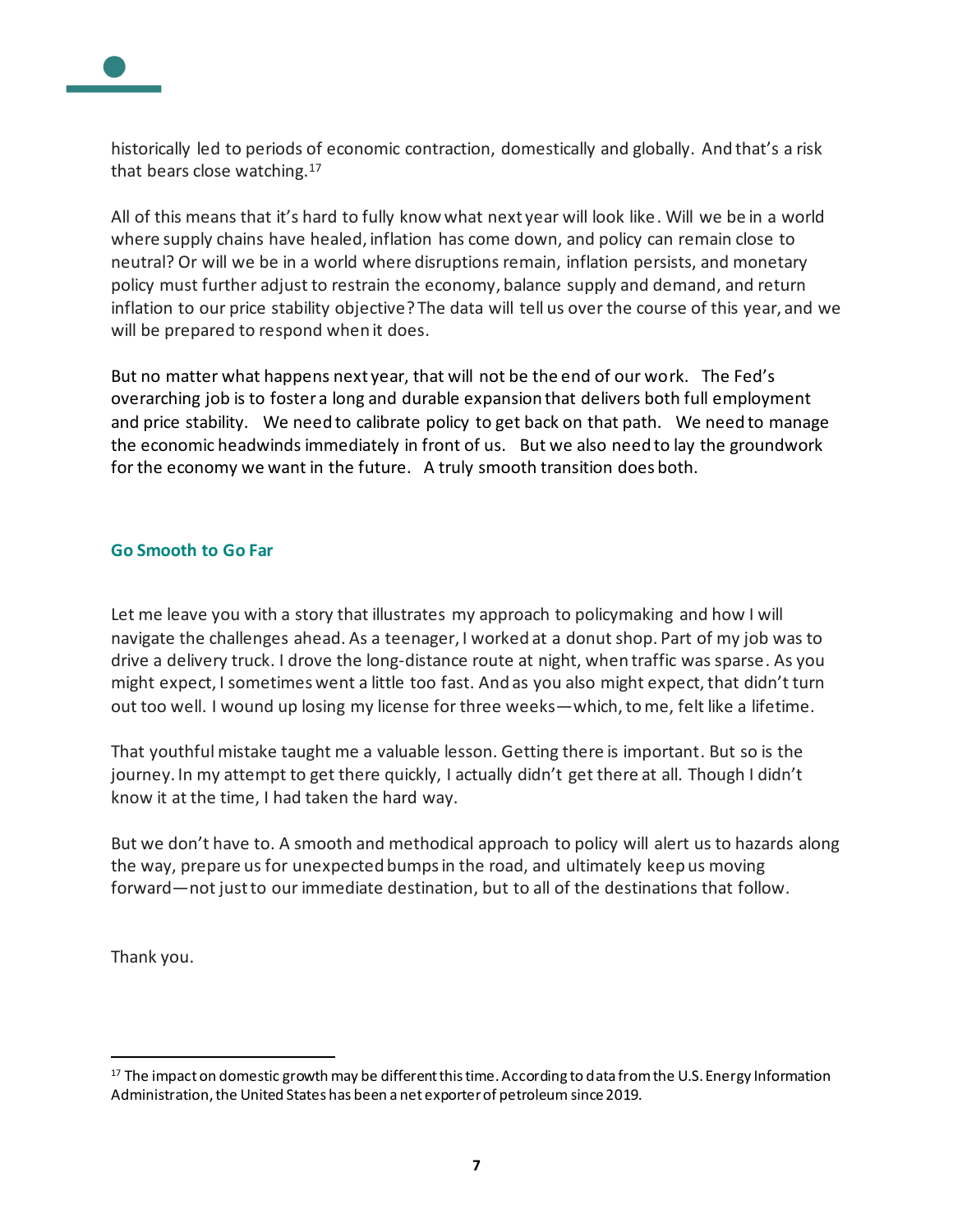## **References**

Aaronson, Stephanie R., Mary C. Daly, William Wascher, and David W. Wilcox. 2019. "[Okun Revisited:](https://www.brookings.edu/bpea-articles/okun-revisited-who-benefits-most-from-a-strong-economy/)  [Who Benefits Most from a Strong Economy](https://www.brookings.edu/bpea-articles/okun-revisited-who-benefits-most-from-a-strong-economy/)?" *Brookings Papers on Economic Activity* (Spring), pp. 333– 404.

Armantier, Olivier, Leo Goldman, Gizem Koşar, Giorgio Topa, Wilbert van der Klaauw, and John C. Williams. 2022. ["What Are Consumers' Inflation Expectati](https://libertystreeteconomics.newyorkfed.org/2022/02/what-are-consumers-inflation-expectations-telling-us-today/)ons Telling Us Today?" *Liberty Street Economics*, Federal Reserve Bank of New York blog, February 14.

Aruoba, S. Borağan. 2016. "[Term Structures of Inflation Expectations and Real Interest Rates](https://www.philadelphiafed.org/the-economy/macroeconomics/term-structures-of-inflation-expectations-and-real-interest-rates)." Federal Reserve Bank of Philadelphia Working Paper 16-09/R. September.

Bauer, Michael D., and Thomas M. Mertens. 2018a. "[Economic Forecasts with the Yield Curve](https://www.frbsf.org/economic-research/publications/economic-letter/2018/march/economic-forecasts-with-yield-curve/)." *FRBSF Economic Letter* 2018-07 (March 5).

Bauer, Michael D., and Thomas M. Mertens. 2018b. "[Information in the Yield Curve about Future](https://www.frbsf.org/economic-research/publications/economic-letter/2018/august/information-in-yield-curve-about-future-recessions/)  [Recessions](https://www.frbsf.org/economic-research/publications/economic-letter/2018/august/information-in-yield-curve-about-future-recessions/)." *FRBSF Economic Letter* 2018-20 (August 27).

Blinder, Alan. 2022. "[Landings Hard and Soft: The Fed, 1965](https://bcf.princeton.edu/wp-content/uploads/2022/01/Combined-Slides.pdf)–2020." Slides from presentation to Markus' Academy, Bendheim Center for Finance, Princeton University, Princeton, NJ, February 11.

Board of Governors of the Federal Reserve System. 2022. "Statement on Longer-Run Goals and [Monetary Policy Strategy](https://www.federalreserve.gov/monetarypolicy/files/FOMC_LongerRunGoals.pdf)." Adopted effective January 24, 2012; as reaffirmed effective January 25, 2022.

Bok, Brandyn, Thomas M. Mertens, and John C. Williams. 2022. "[Macroeconomic Drivers and Pricing of](https://doi.org/10.24148/wp2022-06)  [Uncertainty, Inflation, and Bonds](https://doi.org/10.24148/wp2022-06)." Federal Reserve Bank of San Francisco Working Paper 2022-06.

Coibion, Olivier, and Yuriy Gorodnichenko. 2015. "Is the Phillips Curve Alive and Well After All? Inflation Expectations and the Missing Disinflation." *American Economic Journal: Macroeconomics* 7(1), pp. 197– 232.

D'Acunto, Francesco, Ulrike Malmendier, Juan Ospina, and Michael Weber. 2021. "Exposure to Grocery Prices and Inflation Expectations." *Journal of Political Economy* 129(5), pp. 1,615–1,639.

Daly, Mary C. 2022. ["This Time Is Different…Because We Are.](https://www.frbsf.org/economic-research/publications/economic-letter/2022/february/this-time-is-different-because-we-are-speech/)" *FRBSF Economic Letter* 2022-05 (February 28).

Duzhak, Evgeniya A. 2021. "[How Do Business Cycles Affect Worker Groups Differently?](https://www.frbsf.org/economic-research/publications/economic-letter/2021/september/how-do-business-cycles-affect-worker-groups-differently/)" *FRBSF Economic Letter* 2021-25 (September 7).

Goodfriend, Marvin, and Robert G. King. 2005. "The Incredible Volcker Disinflation." *Journal of Monetary Economics* 52(5), pp. 981–1,015.

Leduc, Sylvain, and Zheng Liu. 2016. "Uncertainty Shocks Are Aggregate Demand Shocks." *Journal of Monetary Economics* 82, pp. 20–35.